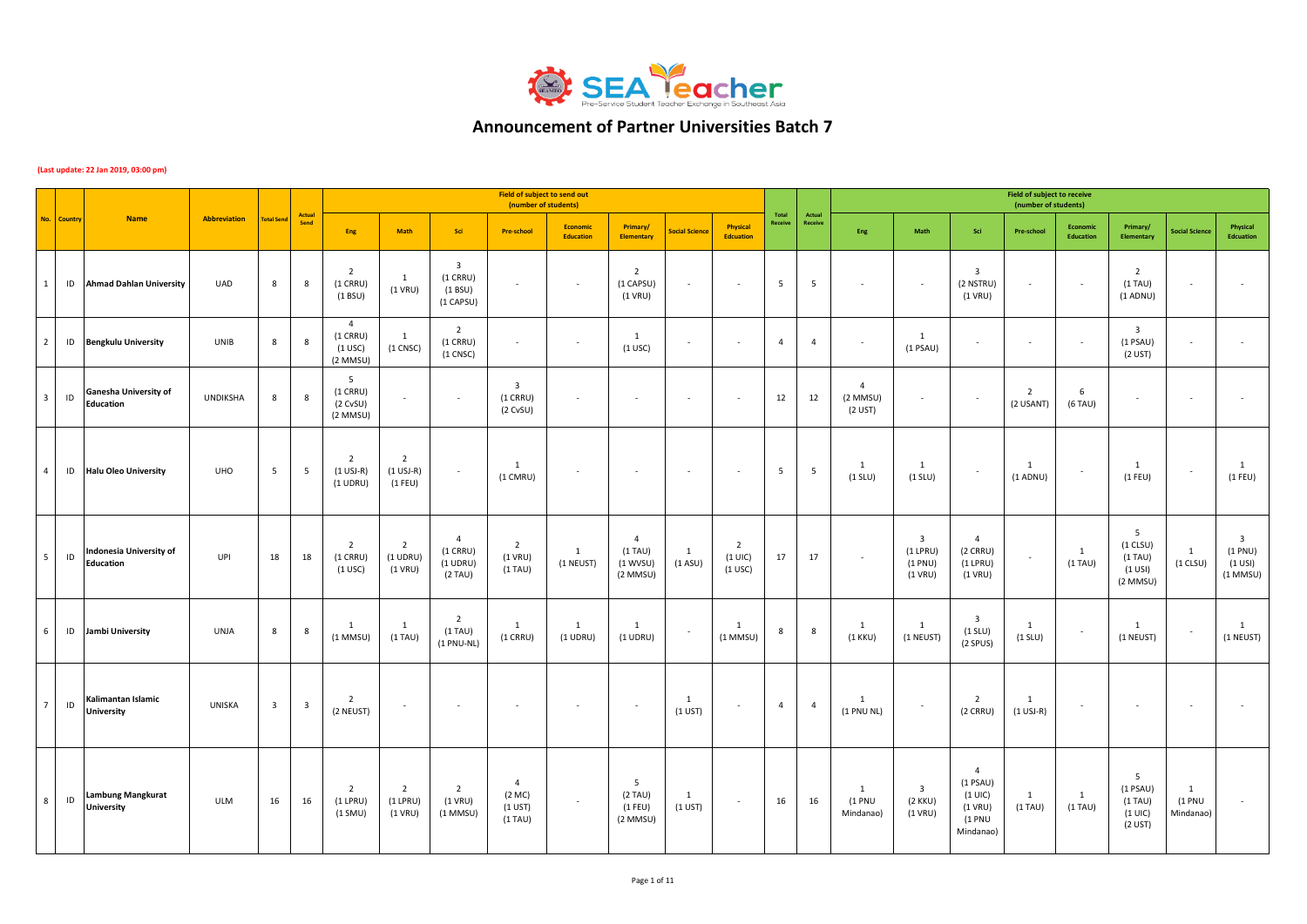|                |          |                                        |                |                   |                |                                                            |                                              |                                                                                                 | Field of subject to send out<br>(number of students) |                              |                                                 |                           |                                            |                  |                   |                                           |                                                                  |                                                   | Field of subject to receive<br>(number of students) |                       |                                                                              |                                              |                                                                                 |
|----------------|----------|----------------------------------------|----------------|-------------------|----------------|------------------------------------------------------------|----------------------------------------------|-------------------------------------------------------------------------------------------------|------------------------------------------------------|------------------------------|-------------------------------------------------|---------------------------|--------------------------------------------|------------------|-------------------|-------------------------------------------|------------------------------------------------------------------|---------------------------------------------------|-----------------------------------------------------|-----------------------|------------------------------------------------------------------------------|----------------------------------------------|---------------------------------------------------------------------------------|
| No.            | Country  | <b>Name</b>                            | Abbreviation   | <b>Total Send</b> | Actual<br>Send | Eng                                                        | Math                                         | Sci                                                                                             | <b>Pre-school</b>                                    | Economic<br>Education        | Primary/<br><b>Elementary</b>                   | <b>Social Science</b>     | Physical<br><b>Edcuation</b>               | Total<br>Receive | Actual<br>Receive | Eng                                       | Math                                                             | Sci                                               | Pre-school                                          | Economic<br>Education | Primary/<br><b>Elementary</b>                                                | <b>Social Science</b>                        | Physical<br>Edcuation                                                           |
| $\overline{9}$ |          | ID Madura of University                | UNIRA          | $\overline{4}$    | $\overline{4}$ | <sup>1</sup><br>$(1$ NRRU)                                 | $\sim$                                       | $\sim$                                                                                          | $\sim$                                               | $\overline{2}$<br>$(2)$ TAU) | $\sim$                                          | 1<br>$(1$ SLU)            | $\sim$                                     | $\overline{2}$   | $\overline{2}$    | $\sim$                                    | $\sim$                                                           | $\overline{2}$<br>$(2$ ISATU)                     | $\sim$                                              | $\sim$                | $\sim$                                                                       | $\epsilon$                                   |                                                                                 |
| 10             |          | ID Pakuan University                   | <b>UNPAK</b>   | $5\overline{)}$   | 5              | $\overline{2}$<br>$(1$ NRRU)<br>$(1$ ADNU)                 | $\sim$                                       | $\overline{2}$<br>$(2$ MMSU)                                                                    | $\overline{\phantom{a}}$                             | $\sim$                       | 1<br>$(1$ ADNU)                                 |                           | $\sim$                                     | $\overline{4}$   | $\overline{4}$    | $\overline{2}$<br>$(1$ CLSU)<br>$(1$ UST) | $\sim$                                                           | $\overline{2}$<br>(1 PNU)<br>$(1$ CLSU)           | $\overline{\phantom{a}}$                            |                       | $\sim$                                                                       | $\overline{\phantom{a}}$                     |                                                                                 |
| 11             |          | ID Pattimura University                | <b>UNPATTI</b> | $\overline{4}$    | $\overline{4}$ | 1<br>$(1$ CRRU)                                            | $\overline{2}$<br>$(2$ NPRU)                 | 1<br>$(1$ CRRU)                                                                                 | $\sim$                                               | $\sim$                       | $\sim$                                          | $\sim$                    | $\sim$                                     | $\overline{4}$   | $\overline{4}$    | $\overline{2}$<br>$(2$ CRRU)<br>(2 MMSU)  | $\epsilon$                                                       | $\sim$                                            | $\sim$                                              | $\sim$                | $\sim$                                                                       | $\sim$                                       |                                                                                 |
| 12             |          | <b>ID</b> PGRI Madiun University       | <b>UNIPMA</b>  | $7\overline{ }$   | $\overline{7}$ | $5\overline{5}$<br>$(3$ UDRU)<br>$(1$ ADNU)<br>$(1$ NSTRU) | $\mathcal{L}_{\mathcal{A}}$                  | $\overline{2}$<br>$(1)$ TAU)<br>(1 NEUST)                                                       | $\overline{\phantom{a}}$                             |                              | $\overline{\phantom{a}}$                        | $\sim$                    | $\sim$                                     | 9                | 9                 | 5<br>$(1$ CLSU)<br>(2 MMSU)<br>(2 SKRU)   | $\overline{1}$<br>$(1$ CLSU)                                     | $\epsilon$                                        | $\sim$                                              | $\sim$                | 1<br>$(1$ UDRU)                                                              | $\overline{2}$<br>$(2$ UDRU)                 |                                                                                 |
| 13             |          | <b>ID</b> Sebelas Maret University     | <b>UNS</b>     | $7\overline{ }$   | $\overline{7}$ | 1<br>$(1$ MMSU)                                            | $\mathbf{1}$<br>$(1$ SRU)                    | $\overline{\mathbf{3}}$<br>$(2$ TIP)<br>$(1$ MMSU)                                              | 1<br>$(1)$ TAU)                                      | $\sim$                       | $\mathbf{1}$<br>$(1$ TIP)                       | $\sim$                    | $\sim$                                     | $7\overline{ }$  | $\overline{7}$    | $\sim$                                    | $\sim$                                                           | $\overline{\mathbf{3}}$<br>$(1$ SRU)<br>$(2$ TIP) | $\mathbf{1}$<br>$(1$ SRU)                           | $\sim$                | $\mathbf{1}$<br>$(1$ TIP)                                                    | $\overline{2}$<br>$(1$ SRU)<br>(1 UMINDANAO) |                                                                                 |
| 14             | $\sf ID$ | <b>State University of</b><br>Makassar | <b>UNM</b>     | 12                | 12             | $\sim$                                                     | $\overline{2}$<br>$(1$ UDRU)<br>$(1$ VRU)    | $9\,$<br>$(1$ USI)<br>$(2$ UDRU)<br>$(1$ VRU)<br>(3 PSAU)<br>(1 PNU)<br>Mindanao)<br>$(1$ CLSU) | 1<br>$(1$ CLSU)                                      | $\sim$                       | $\sim$                                          | $\sim$                    | $\sim$                                     | 10               | 10                | $\sim$                                    | $\overline{\mathbf{3}}$<br>$(1$ ISATU)<br>$(1$ SMU)<br>$(1$ VRU) | $\overline{2}$<br>$(1$ ISATU)<br>$(1$ VRU)        | $\overline{1}$<br>$(1)$ TAU)                        | $\sim$                | $\overline{4}$<br>$(1$ SMU)<br>$(1)$ TAU)<br>(2 MMSU)                        | $\epsilon$                                   |                                                                                 |
| $15\,$         | $\sf ID$ | <b>State University of</b><br>Padang   | <b>UNP</b>     | 14                | 14             | $\overline{2}$<br>$(1$ VRU)<br>$(1$ USI)                   | $\overline{2}$<br>$(1)$ TAU)<br>$(1$ UST $)$ | $\overline{2}$<br>$(1)$ TAU)<br>$(1$ CLSU)                                                      | 1<br>$(1$ VRU)                                       | $\mathbf{1}$<br>(1 B SU)     | $\overline{\mathbf{3}}$<br>(1 B SU)<br>(2 SPUS) | $\mathbf{1}$<br>$(1$ SMU) | $\overline{2}$<br>$(1$ SMU)<br>$(1$ USJ-R) | 17               | 17                | 5<br>$(2$ CRRU)<br>(1 CAPSU)<br>(2 SPUS)  | $\sim$                                                           | $\mathbf{1}$<br>$(1$ CNSC $)$                     | 1<br>$(1 \text{ USJ-R})$                            | $\sim$                | $\overline{4}$<br>(1 SMU)<br>$(1$ ADNU)<br>$(1 \text{ USJ-R})$<br>$(1)$ TAU) | $\mathbf{1}$<br>$(1$ SMU)                    | 5 <sub>5</sub><br>$(1$ CNSC $)$<br>(1 CAPSU)<br>$(1 \text{ USJ-R})$<br>(2 SPUS) |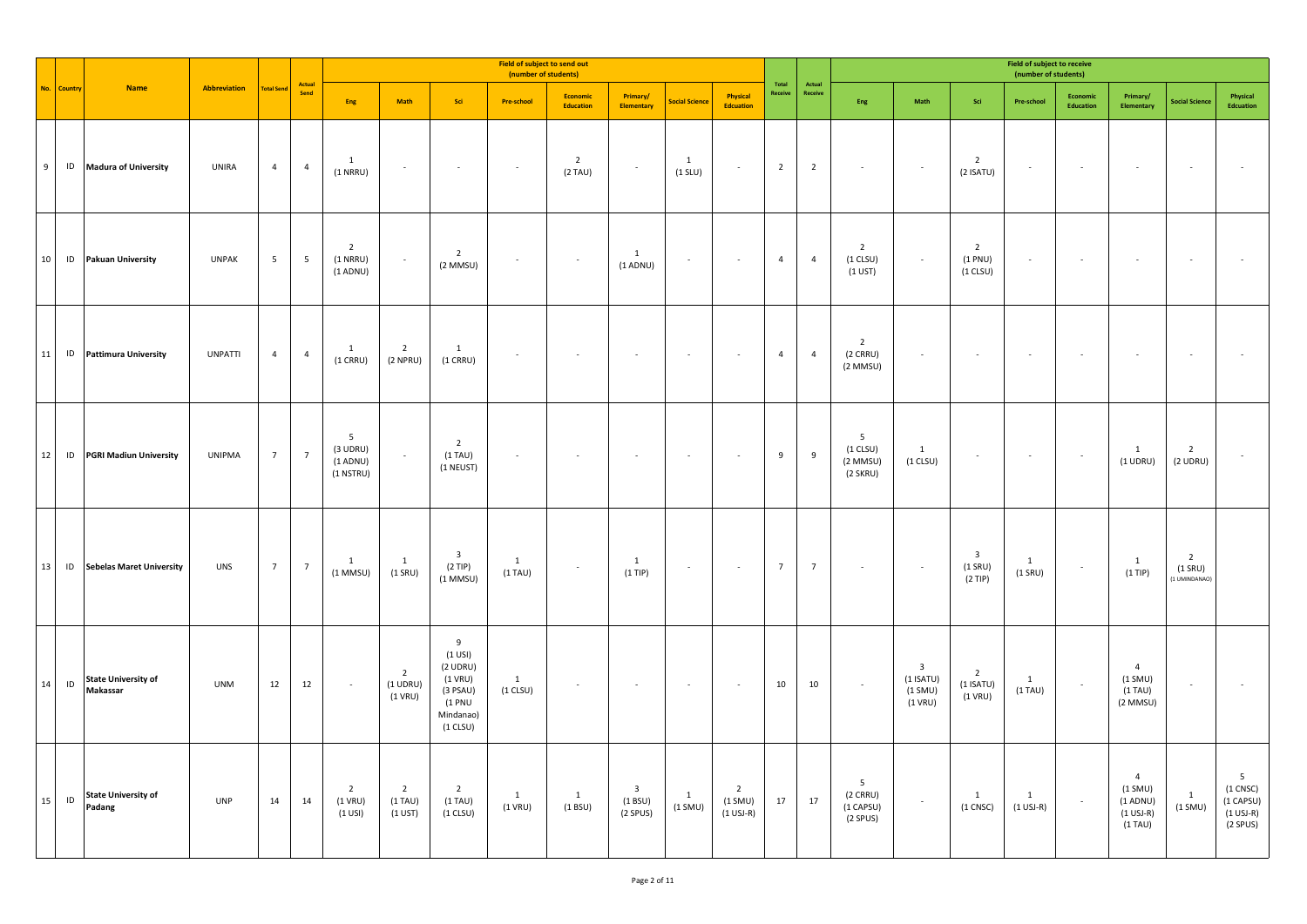|        |               |                                                         |                     |                         |                         |                                          |                             |                                               | Field of subject to send out<br>(number of students) |                            |                               |                           |                              |                         |                         |                                              |                                                     |                                            | Field of subject to receive<br>(number of students) |                           |                           |                          |                         |
|--------|---------------|---------------------------------------------------------|---------------------|-------------------------|-------------------------|------------------------------------------|-----------------------------|-----------------------------------------------|------------------------------------------------------|----------------------------|-------------------------------|---------------------------|------------------------------|-------------------------|-------------------------|----------------------------------------------|-----------------------------------------------------|--------------------------------------------|-----------------------------------------------------|---------------------------|---------------------------|--------------------------|-------------------------|
|        | No. Country   | <b>Name</b>                                             | Abbreviation        | <b>Total Send</b>       | Actual<br>Send          | Eng                                      | Math                        | Sci                                           | Pre-school                                           | Economic<br>Education      | Primary/<br><b>Elementary</b> | Social Science            | Physical<br><b>Edcuation</b> | Total<br>Receive        | Actual<br>Receive       | Eng                                          | Math                                                | Sci                                        | Pre-school                                          | Economic<br>Education     | Primary/<br>Elementary    | <b>Social Science</b>    | Physical<br>Edcuation   |
| 16     | $\sf ID$      | <b>State University of</b><br>Surabaya                  | UNESA               | 10                      | 10                      | $\overline{2}$<br>$(1$ VRU)<br>$(1$ UST) | $\mathbf{1}$<br>$(1$ PSAU)  | $\overline{2}$<br>$(1$ PSAU)<br>$(1 \cup ST)$ | $\overline{2}$<br>(2 VRU)                            | $\mathbf{1}$<br>$(1)$ TAU) | $\mathbf{1}$<br>$(1)$ TAU)    | $\mathbf{1}$<br>$(1$ SLU) | $\mathbf{1}$<br>$(1$ SLU)    | 8                       | 8                       | $\mathbf{1}$<br>(1 PNU NL)                   | $\mathbf{1}$<br>(1 SMU)                             | $\mathbf{1}$<br>(1 PNU NL)                 | $\sim$                                              | $\overline{2}$<br>(2 TAU) | $\mathbf{1}$<br>$(1$ ASU) | $\mathbf{1}$<br>(1 A SU) | $\mathbf{1}$<br>(1 SMU) |
| $17\,$ | $\mathsf{ID}$ | <b>STKIP Muhammadiyah</b><br>Kotabumi                   | <b>STKIPMKTB</b>    | $\overline{2}$          | $\overline{2}$          | $\mathbf{1}$<br>(1 CBSUA)                | <sup>1</sup><br>(1 CBSUA)   |                                               |                                                      |                            | ×.                            |                           | $\sim$                       | $\overline{2}$          | $\overline{2}$          | $\sim$                                       | $\mathbf{1}$<br>$(1$ VRU)                           | $\overline{1}$<br>$(1$ VRU)                | $\sim$                                              | $\sim$                    | $\overline{\phantom{a}}$  | $\epsilon$               |                         |
| 18     | $\sf ID$      | Sultan Ageng Tirtayasa<br><b>University</b>             | UNTIRTA             | $\overline{4}$          | $\overline{4}$          | 1<br>$(1$ VRU)                           | $\mathbf{1}$<br>$(1$ VRU)   | $\overline{2}$<br>(1 PNU)                     | $\sim$                                               |                            | $\sim$                        | $\mathbf{1}$<br>(1 PNU)   | $\sim$                       | $\overline{4}$          | $\overline{4}$          | $\mathbf{1}$<br>$(1$ ISATU)                  | $\overline{\mathbf{3}}$<br>$(1$ ISATU)<br>$(2$ VRU) | $\sim$                                     | $\sim$                                              | $\sim$                    | $\overline{\phantom{a}}$  | $\epsilon$               |                         |
| 19     |               | <b>ID</b> Syiah Kuala University                        | <b>UNSYIAH</b>      | $\overline{\mathbf{3}}$ | $\overline{\mathbf{3}}$ | 1<br>$(1$ ISATU)                         | $\mathbf{1}$<br>$(1$ ISATU) | 1<br>$(1$ CLSU)                               | $\overline{\phantom{a}}$                             |                            | $\sim$                        | $\overline{\phantom{a}}$  | $\sim$                       | 5                       | $5\phantom{a}$          | $\mathbf{1}$<br>(1 NEUST)                    | $\overline{2}$<br>$(1$ ISATU)<br>(1 CBSUA)          | $\overline{2}$<br>(1 CBSUA)<br>$(1$ ISATU) | $\overline{\phantom{a}}$                            | $\overline{\phantom{a}}$  | ÷,                        | $\overline{\phantom{a}}$ |                         |
| 20     |               | <b>ID</b> Tadulako University                           | <b>UNTAD</b>        | $\overline{7}$          | $\overline{7}$          | $\overline{2}$<br>$(1$ UIC)<br>$(1$ UST) | $\overline{1}$<br>$(1$ UIC) | $\mathbf{1}$<br>$(1$ UST)<br>$(1$ CLSU)       | $\sim$                                               |                            | $\sim$                        | 1<br>$(1$ CRRU)           | $\sim$                       | $\overline{\mathbf{3}}$ | $\overline{\mathbf{3}}$ | $\mathbf{1}$<br>$(1$ USJ-R)                  | $\mathbf{1}$<br>$(1$ USJ-R)                         | $\mathbf{1}$<br>$(1$ CRRU)                 | $\epsilon$                                          | $\overline{\phantom{a}}$  | $\overline{\phantom{a}}$  | $\sim$                   |                         |
| 21     |               | <b>ID</b> Tidar University                              | <b>UNTIDAR</b>      | $\overline{2}$          | $\overline{2}$          | $\overline{2}$<br>$(2$ VRU)              | $\sim$                      | $\sim$                                        | $\sim$                                               |                            | ×.                            | ÷.                        | $\sim$                       | $\overline{2}$          | $\overline{2}$          | $\mathbf{1}$<br>$(1$ ISATU)                  | $\sim$                                              | $\overline{1}$<br>$(1$ ISATU)              | $\sim$                                              | $\sim$                    | $\sim$                    | $\sim$                   |                         |
| 22     |               | <b>Universitas</b><br>ID Muhammadiyah<br>Palembang      | <b>UM Palembang</b> | $\mathbf{1}$            | $\mathbf{1}$            | 1<br>(1 PNU<br>Mindanao)                 | $\sim$                      |                                               |                                                      |                            | ×.                            | $\sim$                    | $\sim$                       | $\overline{2}$          | $\overline{2}$          | $\overline{2}$<br>(1 NIPSC)<br>(1 UMINDANAO) | ÷                                                   | $\sim$                                     | $\sim$                                              | $\sim$                    |                           | $\sim$                   |                         |
| 23     |               | <b>Universitas</b><br>ID Muhammadiyah<br>Sumatera Utara | UMSU                | $\overline{2}$          | $\overline{2}$          | $\mathbf{1}$<br>$(1$ USJ-R)              | $\mathbf{1}$<br>$(1$ USJ-R) | $\cdot$                                       | $\sim$                                               |                            | $\sim$                        | $\sim$                    | $\cdot$                      | $\overline{5}$          | $\overline{5}$          | $\mathbf{1}$<br>$(1$ NRRU)                   | $\overline{2}$<br>$(1$ ISATU)<br>$(1$ VRU)          | $\overline{2}$<br>$(1$ ISATU)<br>$(1$ VRU) | $\sim$                                              | $\epsilon$                | $\sim$                    | $\sim$                   |                         |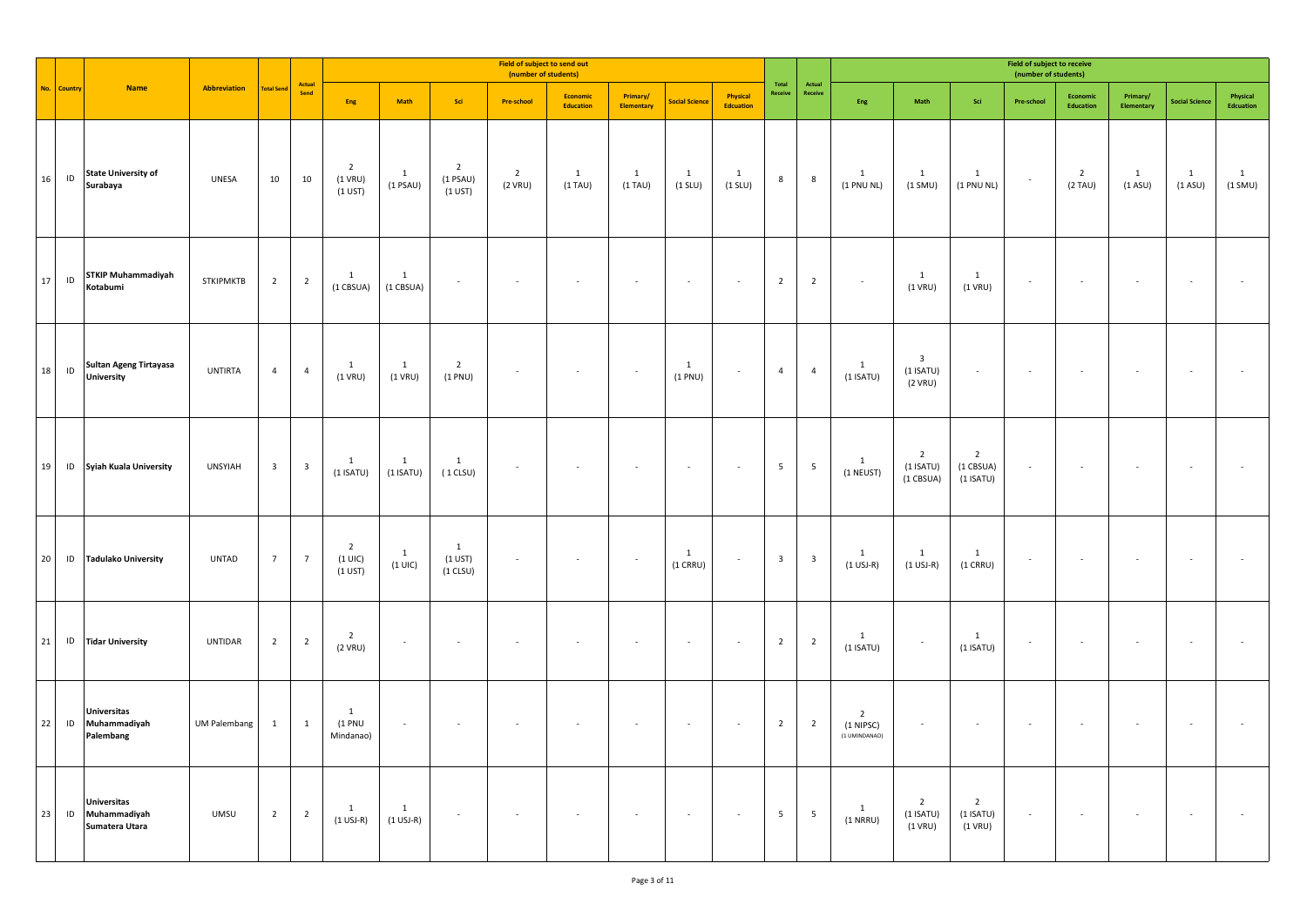|                 |               |                                                       |              |                         |                         |                                                                     |                               |                                                                      | Field of subject to send out<br>(number of students) |                                                                 |                            |                             |                              |                         |                         |                                            |                                              |                                                                    | Field of subject to receive<br>(number of students) |                                           |                                          |                          |                       |
|-----------------|---------------|-------------------------------------------------------|--------------|-------------------------|-------------------------|---------------------------------------------------------------------|-------------------------------|----------------------------------------------------------------------|------------------------------------------------------|-----------------------------------------------------------------|----------------------------|-----------------------------|------------------------------|-------------------------|-------------------------|--------------------------------------------|----------------------------------------------|--------------------------------------------------------------------|-----------------------------------------------------|-------------------------------------------|------------------------------------------|--------------------------|-----------------------|
|                 | No. Country   | <b>Name</b>                                           | Abbreviation | <b>Total Send</b>       | Actual<br>Send          | Eng                                                                 | Math                          | Sci                                                                  | <b>Pre-school</b>                                    | Economic<br>Education                                           | Primary/<br>Elementary     | <b>Social Science</b>       | Physical<br><b>Edcuation</b> | Total<br>Receive        | Actual<br>Receive       | ${\sf Eng}$                                | Math                                         | Sci                                                                | Pre-school                                          | Economic<br>Education                     | Primary/<br>Elementary                   | <b>Social Science</b>    | Physical<br>Edcuation |
| 24              | $\sf ID$      | <b>Universitas Nahdatul</b><br>Ulama Surabaya         | <b>UNUSA</b> | $\overline{\mathbf{3}}$ | $\overline{\mathbf{3}}$ | $\mathbf{1}$<br>$(1$ CLSU)                                          | 1<br>$(1$ CvSU)               | $\sim$                                                               | 1<br>$(1$ CLSU)                                      | $\sim$                                                          | $\overline{\phantom{a}}$   | $\sim$                      | $\sim$                       | $\mathbf{1}$            | $\mathbf{1}$            | $\mathbf{1}$<br>$(1$ CLSU)                 | $\overline{\phantom{a}}$                     | $\sim$                                                             | $\sim$                                              |                                           | $\overline{\phantom{a}}$                 | $\overline{\phantom{a}}$ | ×                     |
| $25\,$          | $\sf ID$      | <b>Universitas Tunas</b><br>Pembangunan               | UTP          | $\overline{4}$          | $\overline{4}$          | $\overline{\phantom{a}}$                                            | $\sim$                        | $\epsilon$                                                           | $\overline{\phantom{a}}$                             | $\sim$                                                          | $\overline{2}$<br>(2 ADNU) | $\sim$                      | $\overline{2}$<br>(2 NEUST)  | $\overline{4}$          | $\overline{4}$          |                                            | $\sim$                                       | $\epsilon$                                                         | $\sim$                                              | $\sim$                                    | $\overline{4}$<br>(2 B SU)<br>$(2$ ADNU) | ٠                        |                       |
| 26              | $\sf ID$      | University Islam Indonesia                            | UII          | 11                      | 11                      | $\overline{4}$<br>$(1$ VRU)<br>(1 B SU)<br>(1 USANT)<br>$(1$ ISATU) | $\overline{\phantom{a}}$      | $\overline{4}$<br>$(1$ VRU)<br>(1 CAPSU)<br>(1 USANT)<br>$(1$ ISATU) | $\overline{\phantom{a}}$                             | $\overline{\mathbf{3}}$<br>(1 BSU)<br>$(1)$ TAU)<br>$(1$ ISATU) | $\epsilon$                 | $\sim$                      | $\sim$                       | 13                      | 13                      | $\mathbf{3}$<br>$(2$ NSRU)<br>$(1$ ADNU)   | $\overline{\phantom{a}}$                     | $\overline{4}$<br>(1 NSTRU)<br>(1 CAPSU)<br>$(1$ VRU)<br>(1 NEUST) | $\overline{\mathbf{3}}$<br>(3 MC)                   | $\overline{2}$<br>$(1)$ TAU)<br>(1 NEUST) | $\sim$                                   | 1<br>(1 CAPSU)           |                       |
| 27              | $\mathsf{ID}$ | <b>University of Borneo</b><br>Tarakan                | <b>UBT</b>   | $\overline{2}$          | $\overline{\mathbf{c}}$ | 1<br>$(1$ ISATU)                                                    | $\cdot$                       | $\mathbf{1}$<br>$(1$ ISATU)                                          | $\sim$                                               |                                                                 |                            |                             |                              | $\mathbf 0$             | $\mathsf 0$             |                                            |                                              |                                                                    |                                                     |                                           |                                          |                          |                       |
| 28              | $\sf ID$      | <b>University of Lampung</b>                          | UNILA        | $7\overline{ }$         | $\overline{7}$          | $\mathbf{1}$<br>(1 NIPSC)                                           | 1<br>$(1$ PSRU)               | $\overline{\phantom{a}}$                                             | $\mathbf{1}$<br>(1 UMINDANAO)                        | 1<br>(1 BSU)                                                    | $\mathbf{1}$<br>$(1$ RCI)  | $\mathbf{1}$<br>$(1$ PSRU)  | $\mathbf{1}$<br>(1 B SU)     | $\overline{4}$          | $\overline{4}$          | $\mathbf{1}$<br>$(1$ PSRU)                 | $\mathbf{1}$<br>$(1$ RCI)                    | $\mathbf{1}$<br>$(1$ PSRU)                                         | $\mathbf{1}$<br>(1 UMINDANAO)                       |                                           | $\sim$                                   |                          |                       |
| 29              | ID            | <b>University of Majalengka</b>                       | <b>UNMA</b>  | $\overline{\mathbf{3}}$ | $\overline{\mathbf{3}}$ | $\mathbf{1}$<br>$(1$ USI)                                           | $\overline{\phantom{a}}$      | $\overline{2}$<br>(2 SPUS)                                           | $\sim$                                               |                                                                 |                            |                             | $\sim$                       | $\overline{\mathbf{3}}$ | $\overline{\mathbf{3}}$ | $\overline{2}$<br>(2 NEUST)                |                                              | $\mathbf{1}$<br>(1 NEUST)                                          | $\sim$                                              |                                           |                                          |                          |                       |
| 30 <sup>°</sup> |               | ID University of Mataram                              | <b>UNRAM</b> | $\overline{4}$          | $\overline{4}$          | $\mathbf{1}$<br>$(1 BICOL-U)$                                       | $\mathbf{1}$<br>$(1 BICOL-U)$ | $\mathbf{1}$<br>(1 UMINDANAO)                                        | $\overline{\phantom{a}}$                             | $\sim$                                                          | $\mathbf{1}$<br>$(1)$ TAU) | $\sim$                      | $\sim$                       | $\overline{4}$          | $\overline{4}$          | $\mathbf{1}$<br>$(1 BICOL-U)$              | $\overline{2}$<br>$(1 BICOL-U)$<br>$(1$ VRU) | $\mathbf{1}$<br>$(1$ VRU)                                          | $\sim$                                              |                                           | $\sim$                                   |                          |                       |
| 31              | $\sf ID$      | <b>University of Mercu</b><br><b>Buana Yogyakarta</b> | <b>UMBY</b>  | $\overline{2}$          | $\overline{2}$          | $\sim$                                                              | $\sim$                        |                                                                      |                                                      |                                                                 | $\sim$                     | $\overline{2}$<br>(2 CAPSU) |                              | $\overline{2}$          | $\overline{2}$          | $\overline{2}$<br>(1 NIPSC)<br>$(1$ USJ-R) | ÷                                            |                                                                    | $\sim$                                              |                                           |                                          |                          |                       |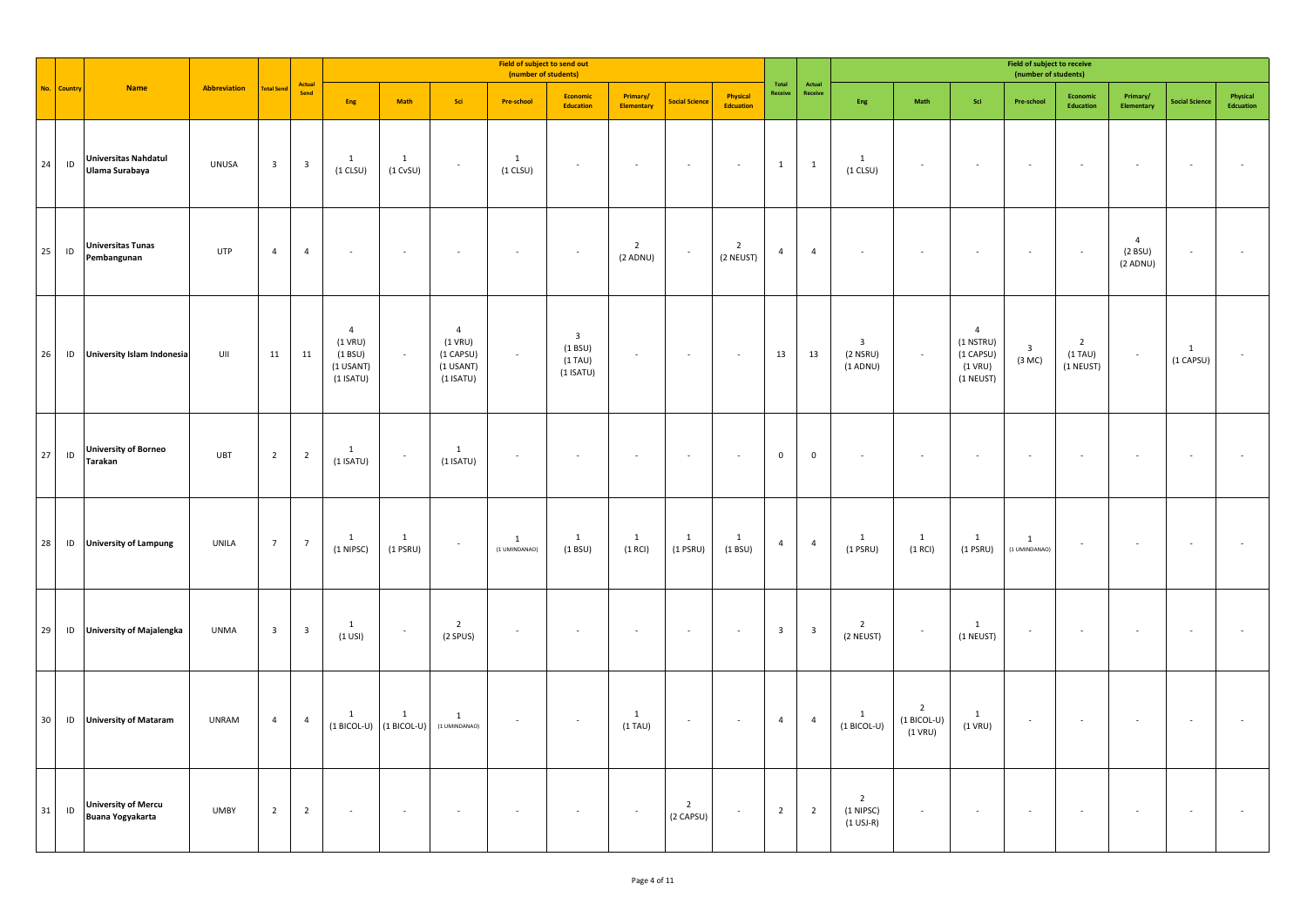|    |               |                                                        |               |                         |                         |                                                                           |                                                                      |                             |                                                     |                       |                                                                                   |                           |                              | <b>Field of subject to receive</b><br>(number of students) |                         |                                                          |                                |                               |                          |                          |                                                                                  |                                                             |                          |
|----|---------------|--------------------------------------------------------|---------------|-------------------------|-------------------------|---------------------------------------------------------------------------|----------------------------------------------------------------------|-----------------------------|-----------------------------------------------------|-----------------------|-----------------------------------------------------------------------------------|---------------------------|------------------------------|------------------------------------------------------------|-------------------------|----------------------------------------------------------|--------------------------------|-------------------------------|--------------------------|--------------------------|----------------------------------------------------------------------------------|-------------------------------------------------------------|--------------------------|
|    | No. Countr    | <b>Name</b>                                            | Abbreviation  | <b>Total Send</b>       | Actual<br>Send          | Eng                                                                       | Math                                                                 | Sci                         | <b>Pre-school</b>                                   | Economic<br>Education | Primary/<br><b>Elementary</b>                                                     | <b>Social Science</b>     | Physical<br><b>Edcuation</b> | Total<br>Receive                                           | Actual<br>Receive       | Eng                                                      | $\operatorname{\mathsf{Math}}$ | Sci                           | Pre-school               | Economic<br>Education    | Primary/<br>Elementary                                                           | <b>Social Science</b>                                       | Physical<br>Edcuation    |
| 32 | ID            | <b>University of</b><br>Muhammadiyah Prof Dr<br>Hamka  | <b>UHAMKA</b> | 13                      | 13                      | $\overline{4}$<br>$(1$ USJ-R)<br>$(1$ SMU)<br>(2 CVSU)                    | $\overline{\phantom{a}}$                                             | $\sim$                      | $\overline{2}$<br>$(1 \text{ USJ-R})$<br>$(1)$ TAU) | $\sim$                | $\overline{7}$<br>(2 CAPSU)<br>$(1$ FEU)<br>(1 USANT)<br>$(1$ SPUS)<br>$(2$ MMSU) | $\sim$                    | $\sim$                       | 12                                                         | 12                      | $\mathbf{1}$<br>(1 PNU)                                  | $\sim$                         | $\sim$                        | $\mathbf{1}$<br>(1 B SU) | $\sim$                   | $7\overline{ }$<br>(1 CAPSU)<br>$(1$ FEU)<br>(1 USANT)<br>$(3$ MMSU)<br>(1 B SU) | $\overline{\mathbf{3}}$<br>(1 CAPSU)<br>(1 B SU)<br>(1 PNU) | $\overline{\phantom{a}}$ |
| 33 |               | <b>University of</b><br>ID Muhammadiyah<br>Purwokerto  | <b>UMP</b>    | 2                       | $\overline{2}$          | $\overline{2}$<br>$(1$ ASU)<br>(1 WVSU)                                   | $\sim$                                                               | ۰.                          |                                                     |                       | $\sim$                                                                            | $\sim$                    | $\overline{\phantom{a}}$     | $5\phantom{.0}$                                            | $\overline{5}$          | $\overline{4}$<br>$(1$ CRRU)<br>$(1$ ISATU)<br>$(2$ USC) | $\mathbf{1}$<br>$(1$ ISATU)    | $\overline{\phantom{a}}$      | $\sim$                   | $\sim$                   | $\sim$                                                                           | $\overline{\phantom{a}}$                                    | $\sim$                   |
|    |               | 34 ID University of Muria Kudus                        | <b>UMK</b>    | $\overline{\mathbf{3}}$ | $\overline{\mathbf{3}}$ | $\overline{2}$<br>(1 CBSUA)<br>$(1 \text{ USJ-R})$                        | $\sim$                                                               | $\sim$                      | $\sim$                                              |                       | 1<br>(1 CBSUA)                                                                    | $\sim$                    | $\sim$                       | $\overline{2}$                                             | $\overline{2}$          | $\mathbf{1}$<br>(1 CBSUA)                                | $\sim$                         | $\sim$                        | $\sim$                   | $\sim$                   | $\mathbf{1}$<br>(1 CBSUA)                                                        | $\sim$                                                      |                          |
| 35 | $\mathsf{ID}$ | <b>University of PGRI Adi</b><br><b>Buana Surabaya</b> | UNIPA Sby     | 6                       | 6                       | $\overline{\mathbf{3}}$<br>(1 UMINDANAO)<br>(1 USANT)<br>(1 PNU Mindanao) | $\overline{\mathbf{3}}$<br>1 UMINDANAO)<br>$(1$ USANT)<br>$(1)$ TAU) | $\sim$                      | $\sim$                                              |                       | $\sim$                                                                            | $\sim$                    | $\sim$                       | $\overline{\mathbf{3}}$                                    | $\overline{\mathbf{3}}$ | $\sim$                                                   | $\mathbf{1}$<br>(1 UMINDANAO)  | $\mathbf{1}$<br>(1 UMINDANAO) | $\sim$                   | $\sim$                   | 1<br>(1 USANT)                                                                   | $\sim$                                                      |                          |
| 36 | ID            | <b>University of PGRI</b><br>Semarang                  | <b>UPGRIS</b> | $\mathbf{1}$            | $\mathbf{1}$            | 1<br>$(1$ MMSU)                                                           | $\mathcal{L}_{\mathcal{A}}$                                          | $\sim$                      | $\bar{z}$                                           |                       | $\sim$                                                                            | $\sim$                    | $\mathcal{L}_{\mathcal{A}}$  | $\overline{\mathbf{3}}$                                    | $\overline{\mathbf{3}}$ | $\mathbf{3}$<br>(3 MMSU)                                 | $\overline{\phantom{a}}$       | $\sim$                        | $\sim$                   | $\cdot$                  | $\sim$                                                                           | $\sim$                                                      | ×,                       |
| 37 | ID            | <b>University of PGRI</b><br>Yogyakarta                | <b>UPY</b>    | $\overline{4}$          | $\overline{4}$          | 1<br>$(1$ VRU)                                                            | $\overline{2}$<br>$(1$ VRU)<br>$(1$ PNUV)                            | $\sim$                      | $\sim$                                              | $\sim$                | $\mathbf{1}$<br>(1 RCI)                                                           | $\sim$                    | $\sim$                       | $\overline{\mathbf{3}}$                                    | $\overline{\mathbf{3}}$ | $\mathbf{1}$<br>$(1$ PNUV)                               | $\sim$                         | $\sim$                        | $\sim$                   | $\sim$                   | $\overline{2}$<br>$(1$ PNUV)<br>(1 RCI)                                          | $\sim$                                                      | ×.                       |
| 38 | ID            | <b>University of Widya Gama</b><br>Mahakam             | <b>UWGM</b>   | 8                       | 6                       | 6<br>(2 NIPSC)<br>$(1 \cup C)$<br>(1 WVSU)<br>(2 PNUV)                    | $\overline{\phantom{a}}$                                             | $\sim$                      | $\overline{\phantom{a}}$                            |                       | $\sim$                                                                            | $\sim$                    | $\epsilon$                   | 8                                                          | $\overline{\mathbf{3}}$ | $\overline{3}$<br>(1 NIPSC)<br>(2 SMU)                   | $\overline{\phantom{a}}$       | $\sim$                        | $\sim$                   | $\overline{\phantom{a}}$ | $\sim$                                                                           | $\sim$                                                      | ×,                       |
|    |               | 39 PH Aklan State University                           | ASU           | 5 <sub>1</sub>          | $5\phantom{.0}$         | $\mathbf{1}$<br>$(1$ KKU)                                                 | 1<br>$(1$ KKU)                                                       | $\overline{1}$<br>$(1$ KKU) | $\epsilon$                                          | $\sim$                | $\mathbf{1}$<br>(1 UNESA)                                                         | $\mathbf{1}$<br>(1 UNESA) | $\epsilon$                   | $\overline{4}$                                             | $\overline{4}$          | $\mathbf{1}$<br>$(1$ UMP)                                | $\sim$                         | $\mathbf{1}$<br>$(1$ KKU)     | $\sim$                   | $\sim$                   | $\sim$                                                                           | $\overline{2}$<br>$(1$ KKU)<br>(1 UPI)                      | ×.                       |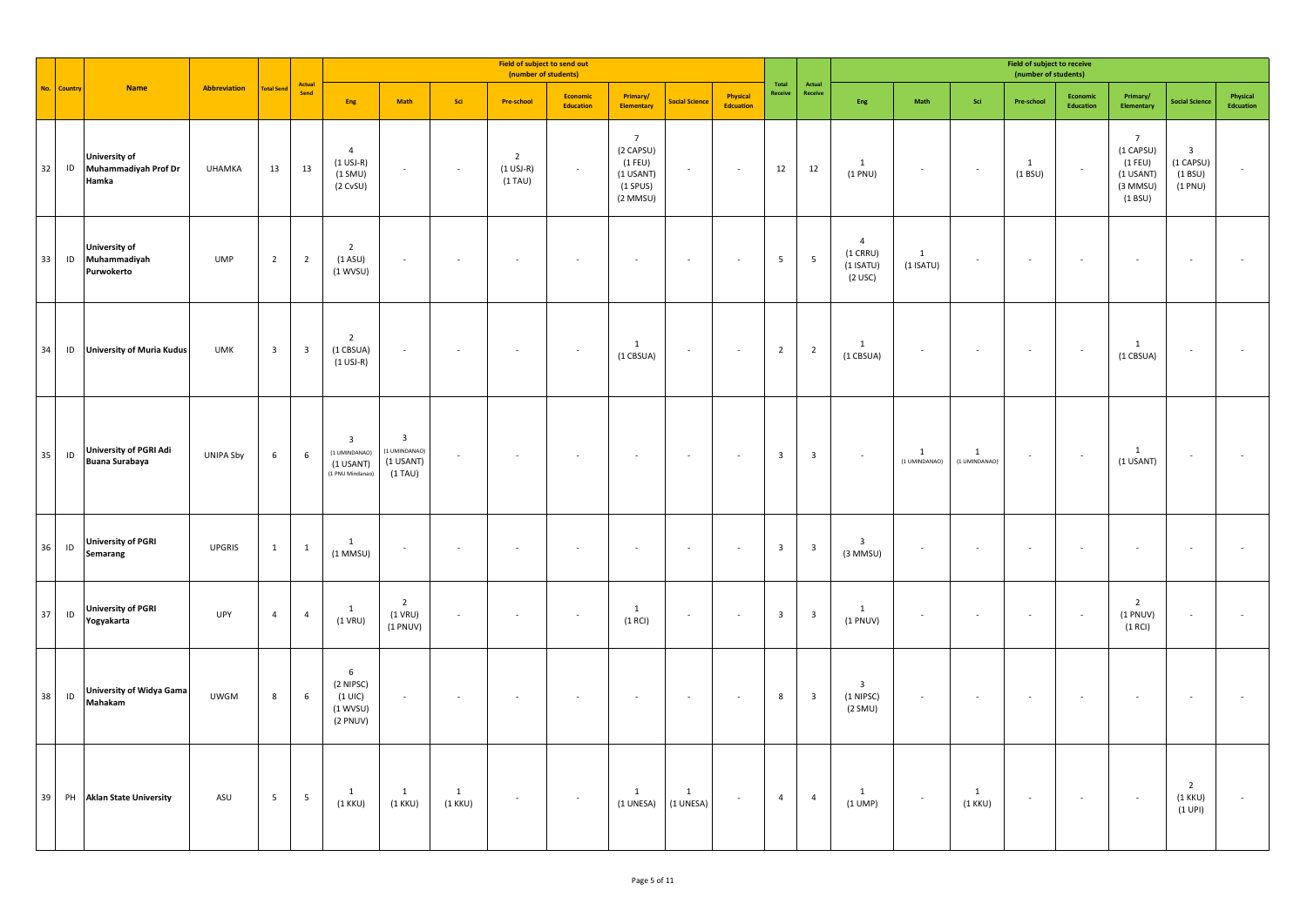|    |            |                                                                |              |                     |                |                                                  |                             |                             | Field of subject to send out<br>(number of students) |                                     |                                                             |                                           |                              |                                            |                          |                                                       |                                                 |                                                                  | <b>Field of subject to receive</b><br>(number of students) |                                                              |                                                            |                              |                           |
|----|------------|----------------------------------------------------------------|--------------|---------------------|----------------|--------------------------------------------------|-----------------------------|-----------------------------|------------------------------------------------------|-------------------------------------|-------------------------------------------------------------|-------------------------------------------|------------------------------|--------------------------------------------|--------------------------|-------------------------------------------------------|-------------------------------------------------|------------------------------------------------------------------|------------------------------------------------------------|--------------------------------------------------------------|------------------------------------------------------------|------------------------------|---------------------------|
|    | No. Countr | <b>Name</b>                                                    | Abbreviation | <b>Total Send</b>   | Actual<br>Send | Eng                                              | Math                        | Sci                         | <b>Pre-school</b>                                    | <b>Economic</b><br><b>Education</b> | Primary/<br><b>Elementary</b>                               | <b>Social Science</b>                     | Physical<br><b>Edcuation</b> | $\operatorname{\mathsf{Total}}$<br>Receive | Actual<br>Receive        | Eng                                                   | Math                                            | Sci                                                              | Pre-school                                                 | <b>Economic</b><br><b>Education</b>                          | Primary/<br>Elementary                                     | <b>Social Science</b>        | Physical<br>Edcuation     |
|    | 40 PH      | <b>Ateneo De Naga</b><br><b>University</b>                     | ADNU         | $\,$ 6 $\,$         | 6              | $\mathbf{1}$<br>$(1$ UII)                        | $\sim$                      | $\sim$                      | $\mathbf{1}$<br>(1 UHO)                              | $\sim$                              | $\overline{4}$<br>$(2$ UTP)<br>$(1 \text{ UAD})$<br>(1 UNP) | $\sim$                                    | $\sim$                       | 5                                          | $\overline{\phantom{a}}$ | $\overline{2}$<br>(1 UNIPMA)<br>(1 UNPAK)             | $\sim$                                          | $\sim$                                                           | $\sim$                                                     | $\sim$                                                       | $\overline{\mathbf{3}}$<br>(1 UNPAK)<br>(2 UTP)            |                              |                           |
|    |            | 41 PH Benguet State University                                 | <b>BSU</b>   | $6\phantom{.0}$     | 6              | $\mathbf{1}$<br>$(1$ KKU)                        | $\sim$                      | $\sim$                      | $\mathbf{1}$<br>(1 UHAMKA)                           | $\sim$                              | $\overline{\mathbf{3}}$<br>(2 UTP)<br>(1 UHAMKA)            | $\mathbf{1}$<br>(1 UHAMKA)                | $\sim$                       | $\bf 8$                                    | $\bf 8$                  | $\overline{2}$<br>(1 UAD)<br>$(1$ UII)                | $\overline{\phantom{a}}$                        | $\overline{1}$<br>$(1 \text{ UAD})$                              | $\sim$                                                     | $\overline{\mathbf{3}}$<br>$(1$ UII)<br>(1 UNILA)<br>(1 UNP) | 1<br>(1 UNP)                                               | $\sim$                       | $\mathbf{1}$<br>(1 UNILA) |
|    |            | 42 PH Bicol University                                         | BICOL-U      | $\overline{4}$      | $\overline{4}$ | $\overline{2}$<br>(1 UNRAM)<br>$(1$ SRU)         | $\mathbf{1}$<br>(1 UNRAM)   | $\mathbf{1}$<br>$(1$ SRU)   | ×                                                    |                                     | $\overline{\phantom{a}}$                                    |                                           |                              | $\overline{4}$                             | $\overline{4}$           | $\overline{\mathbf{3}}$<br>$(2$ LPRU)<br>(1 UNRAM)    | $\mathbf{1}$<br>(1 UNRAM)                       |                                                                  | $\sim$                                                     | $\sim$                                                       | ×.                                                         |                              |                           |
|    | 43 PH      | <b>Camarines Norte State</b><br>College                        | CNSC         | $\overline{4}$      | $\overline{4}$ | $\mathbf{1}$<br>$(1$ PSRU)                       | $\mathbf{1}$<br>$(1$ PSRU)  | $\mathbf{1}$<br>(UNP)       | $\overline{\phantom{a}}$                             |                                     | $\overline{\phantom{a}}$                                    | $\sim$                                    | $\mathbf{1}$<br>(1 UNP)      | $\overline{2}$                             | $\overline{2}$           | $\sim$                                                | $\mathbf{1}$<br>(1 UNIB)                        | $\mathbf{1}$<br>(1 UNIB)                                         | $\overline{\phantom{a}}$                                   | $\sim$                                                       | ×.                                                         | $\overline{\phantom{a}}$     |                           |
| 44 | PH         | <b>Capiz State University</b>                                  | CAPSU        | 10                  | 10             | $\overline{\mathbf{3}}$<br>$(2$ NSRU)<br>(1 UNP) | $\overline{2}$<br>(2 NSTRU) | 1<br>$(1$ UII)              | ٠                                                    | $\sim$                              | 1<br>(1 UHAMKA)                                             | $\overline{2}$<br>(1 UHAMKA)<br>$(1$ UII) | 1<br>(1 UNP)                 | 10                                         | 10                       | $\sim$                                                | $\overline{\mathbf{3}}$<br>(3 NPRU)             | $\overline{2}$<br>$(1 \text{ UAD})$<br>$(1$ UII)                 | $\sim$                                                     | $\sim$                                                       | $\overline{\mathbf{3}}$<br>$(1 \text{ UAD})$<br>(2 UHAMKA) | $\overline{2}$<br>$(2$ UMBY) |                           |
|    | 45 PH      | <b>Cavite State University</b>                                 | CvSU         | $\mathsf{O}\xspace$ | $\overline{0}$ | ÷.                                               |                             |                             |                                                      |                                     | $\overline{\phantom{a}}$                                    | $\sim$                                    | $\sim$                       | $\,$ 8                                     | 8                        | $\overline{\mathbf{3}}$<br>(1 UHAMKA)<br>(2 UNDIKSHA) | $\overline{\mathbf{3}}$<br>(2 VRU)<br>(1 UNUSA) | $\overline{2}$<br>(2 CRRU)                                       | $\sim$                                                     | $\epsilon$                                                   | $\overline{\phantom{a}}$                                   |                              |                           |
|    | 46 PH      | <b>Central Bicol State</b><br><b>University of Agriculture</b> | CBSUA        | $\overline{a}$      | $\overline{4}$ | 1<br>$(1$ UMK)                                   | 1<br>(1 UNSYIAH)            | $\mathbf{1}$<br>(1 UNSYIAH) | ٠                                                    | $\sim$                              | $\overline{1}$<br>$(1$ UMK)                                 | $\sim$                                    | $\sim$                       | $\overline{4}$                             | $\overline{4}$           | $\overline{2}$<br>(1 STKIPMKTB)<br>$(1$ UMK)          | 1<br>(1 STKIPMKTB)                              | $\sim$                                                           | $\sim$                                                     | $\sim$                                                       | $\mathbf{1}$<br>$(1$ UMK)                                  | $\sim$                       |                           |
|    | 47 PH      | <b>Central Luzon State</b><br><b>University</b>                | CLSU         | 8                   | 8              | $\overline{2}$<br>(1 UNPAK)<br>(1 UNIPMA)        | <sup>1</sup><br>(1 UNIPMA)  | 1<br>(1 UNPAK)              | 1<br>(1 UNUSA)                                       | $\sim$                              | $\mathbf{1}$<br>(1 UPI)                                     | $\overline{2}$<br>(1 UPI)<br>$(1$ UDRU)   | $\sim$                       | 8                                          | 8                        | $\mathbf{1}$<br>(1 UNUSA)                             | $\sim$                                          | 5 <sup>5</sup><br>(1 UNSYIAH)<br>(1 UNP)<br>(1 UNM)<br>(2 UNTAD) | $\overline{2}$<br>(1 UNUSA)<br>(1 UNM)                     | $\sim$                                                       | ÷                                                          | $\sim$                       |                           |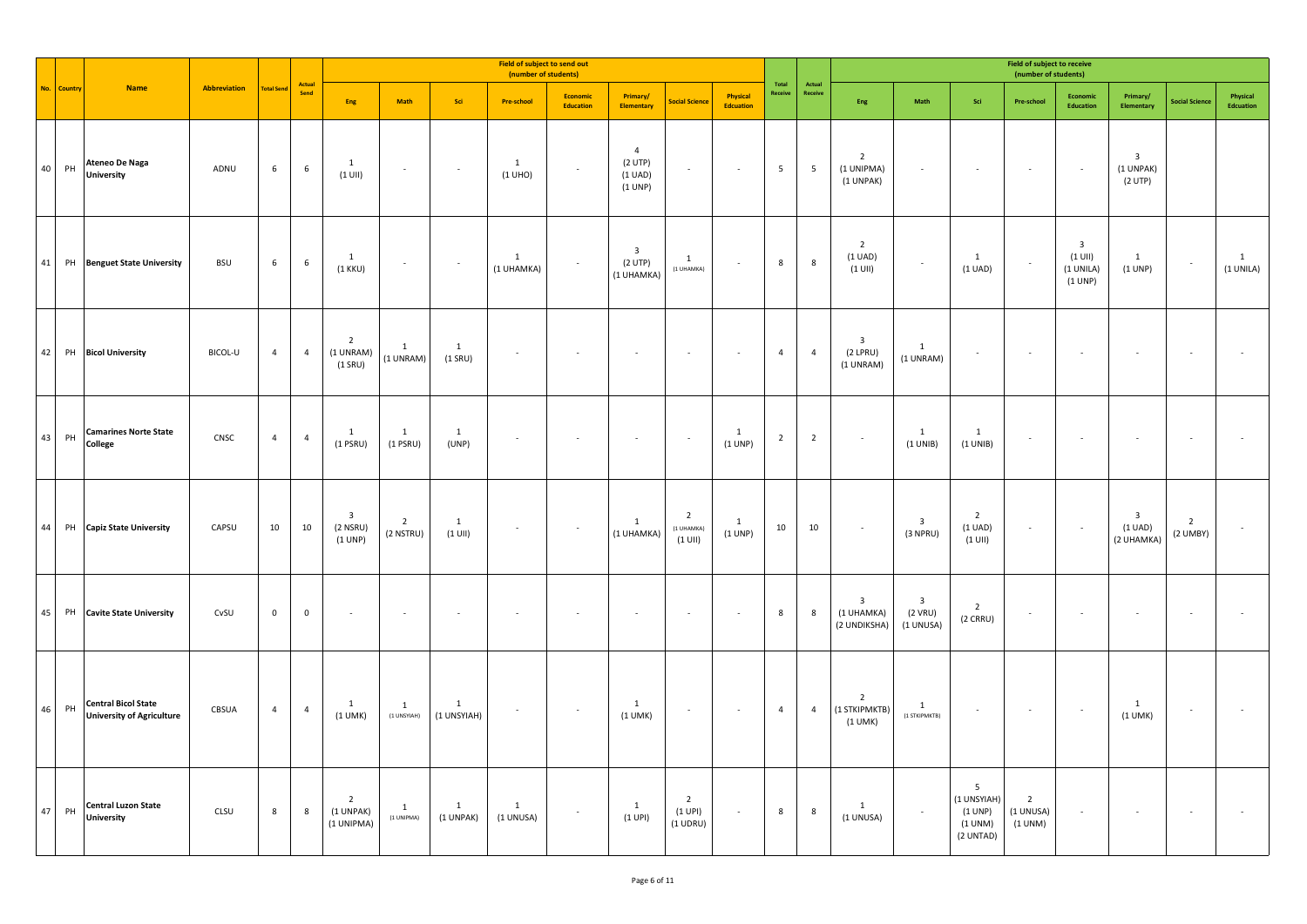|            |             |                                                            |                     |                         |                         |                                                                            |                                                                     |                                                                            | Field of subject to send out<br>(number of students) |                       |                                                    |                       |                                                  |                         |                         |                                                                                   |                                          |                                                                       | <b>Field of subject to receive</b><br>(number of students) |                              |                                         |                       |                                |
|------------|-------------|------------------------------------------------------------|---------------------|-------------------------|-------------------------|----------------------------------------------------------------------------|---------------------------------------------------------------------|----------------------------------------------------------------------------|------------------------------------------------------|-----------------------|----------------------------------------------------|-----------------------|--------------------------------------------------|-------------------------|-------------------------|-----------------------------------------------------------------------------------|------------------------------------------|-----------------------------------------------------------------------|------------------------------------------------------------|------------------------------|-----------------------------------------|-----------------------|--------------------------------|
|            | No. Country | <b>Name</b>                                                | <b>Abbreviation</b> | <b>Total Send</b>       | Actual<br>Send          | Eng                                                                        | <b>Math</b>                                                         | Sci                                                                        | <b>Pre-school</b>                                    | Economic<br>Education | Primary/<br><b>Elementary</b>                      | <b>Social Science</b> | Physical<br><b>Edcuation</b>                     | Total<br>Receive        | Actual<br>Receive       | Eng                                                                               | Math                                     | Sci                                                                   | Pre-school                                                 | Economic<br><b>Education</b> | Primary/<br><b>Elementary</b>           | <b>Social Science</b> | Physical<br><b>Edcuation</b>   |
| 48         | PH          | <b>Far Eastern University</b>                              | FEU                 | $\overline{\mathbf{3}}$ | $\overline{\mathbf{3}}$ |                                                                            |                                                                     |                                                                            |                                                      |                       | $\overline{2}$<br>(1 UHAMKA)<br>(1 UHO)            |                       | $\mathbf{1}$<br>(1 UHO)                          | $\overline{\mathbf{3}}$ | $\overline{\mathbf{3}}$ | $\sim$                                                                            | 1<br>(1 UHO)                             |                                                                       | $\sim$                                                     | $\overline{\phantom{a}}$     | $\overline{2}$<br>(1 UHAMKA)<br>(1 ULM) |                       |                                |
| 49         | PH          | <b>Iloilo Science and</b><br><b>Technology University</b>  | <b>ISATU</b>        | 14                      | 14                      | $\overline{\mathbf{3}}$<br>(1 UNTIRTA)<br>(1 UNTIDAR)<br>(1 UMP)           | 5<br>(1 UNM)<br>(1 UNTIRTA)<br>(1 UMP)<br>$(1$ UMSU)<br>(1 UNSYIAH) | $\,$ 6<br>(2 UNIRA)<br>(1 UNM)<br>(1 UNTIDAR)<br>$(1$ UMSU)<br>(1 UNSYIAH) | ×.                                                   |                       | ä,                                                 |                       |                                                  | 14                      | 14                      | $\overline{\mathbf{3}}$<br>(1 UNSYIAH)<br>$(1 \cup BT)$<br>$(1$ UII)              | $\overline{3}$<br>(1 UNSYIAH)<br>(2 VRU) | $\overline{7}$<br>(3 CMRU)<br>$(2$ VRU)<br>$(1 \cup BT)$<br>$(1$ UII) | $\sim$                                                     | $\mathbf{1}$<br>$(1$ UII)    |                                         |                       |                                |
| ${\bf 50}$ | PH          | <b>Mariano Marcos State</b><br><b>University</b>           | MMSU                | 20                      | 20                      | 9<br>(2 UNIPMA)<br>(2 UNPATTI)<br>(3 UPGRIS)<br>(2 UNDIKSHA)               |                                                                     | 1<br>$(1$ NSTRU)                                                           | $\sim$                                               |                       | $\overline{7}$<br>(2 UNM)<br>(2 UPI)<br>(3 UHAMKA) | $\sim$                | $\overline{\mathbf{3}}$<br>$(2$ UDRU)<br>(1 UPI) | 18                      | 18                      | $\overline{7}$<br>(1 UPGRIS)<br>$(1$ UNS)<br>(2 UNDIKSHA)<br>(2 UNIB)<br>(1 UNJA) | $\overline{\phantom{a}}$                 | $\overline{4}$<br>$(1$ UNS)<br>(2 UNPAK)<br>(1 ULM)                   | $\sim$                                                     | $\sim$                       | 6<br>(2 ULM)<br>(2 UPI)<br>(2 UHAMKA)   |                       | $\mathbf{1}$<br>(1 UNJA)       |
| 51         |             | PH Miriam College                                          | MC                  | $\overline{\mathbf{3}}$ | $\overline{\mathbf{3}}$ | $\sim$                                                                     | $\sim$                                                              | $\sim$                                                                     | $\overline{\mathbf{3}}$<br>$(3$ UII)                 |                       | $\overline{\phantom{a}}$                           |                       |                                                  | $\overline{2}$          | $\overline{2}$          | $\sim$                                                                            | $\sim$                                   | $\sim$                                                                | $\overline{2}$<br>(2 ULM)                                  | $\overline{\phantom{a}}$     |                                         |                       |                                |
| 52         | PH          | Northern Iloilo<br><b>Poliytechnic State College</b>       | <b>NIPSC</b>        | $\overline{\mathbf{3}}$ | $\overline{\mathbf{3}}$ | $\overline{\mathbf{3}}$<br>$(1$ UWGM)<br>$(1$ UMBY)<br>(1 UM<br>Palembang) | $\sim$                                                              | $\sim$                                                                     | $\sim$                                               |                       | ٠                                                  |                       | $\sim$                                           | $\overline{\mathbf{3}}$ | $\overline{\mathbf{3}}$ | $\overline{\mathbf{3}}$<br>$(2$ UWGM)<br>(1 UNILA)                                | $\sim$                                   | $\sim$                                                                | $\sim$                                                     | ×,                           |                                         | $\sim$                |                                |
| 53         | PH          | Nueva Ecija University of<br><b>Science and Technology</b> | <b>NEUST</b>        | 9                       | 9                       | $\overline{\mathbf{3}}$<br>(2 UNMA)<br>(1 UNSYIAH)                         | 1<br>(1 UNJA)                                                       | $\overline{2}$<br>(1 UNMA)<br>$(1$ UII)                                    | $\sim$                                               | 1<br>$(1$ UII)        | 1<br>(1 UNJA)                                      |                       | 1<br>(1 UNJA)                                    | $\boldsymbol{8}$        | $\boldsymbol{8}$        | $\overline{4}$<br>(2 SKRU)<br>(2 UNISKA)                                          | $\overline{\phantom{a}}$                 | $\mathbf{1}$<br>(1 UNIPMA)                                            | $\sim$                                                     | 1<br>(1 UPI)                 |                                         | $\sim$                | $\overline{2}$<br>$(2$ UTP $)$ |
| 54         | PH          | Pampanga State<br><b>Agricultural University</b>           | PSAU                | $\overline{4}$          | $\overline{4}$          | $\sim$                                                                     | $\mathbf{1}$<br>(1 UNIB)                                            | 1<br>(1 ULM)                                                               | $\sim$                                               | $\sim$                | $\overline{2}$<br>(1 UNIB)<br>(1 ULM)              |                       |                                                  | $6\phantom{a}$          | 6                       | $\sim$                                                                            | 1<br>(1 UNESA)                           | $\overline{4}$<br>(1 UNESA)<br>(3 UNM)                                | $\sim$                                                     |                              | $\mathbf{1}$<br>(1 UNM)                 |                       |                                |
| 55         | PH          | <b>Philippine Normal</b><br><b>University</b>              | PNU                 | $5\phantom{.0}$         | 5                       | $\mathbf{1}$<br>(1 UHAMKA)                                                 | 1<br>(1 UPI)                                                        | 1<br>(1 UNPAK)                                                             | $\overline{\phantom{a}}$                             |                       | $\sim$                                             | 1<br>(1 UHAMKA)       | 1<br>(1 UPI)                                     | $\mathbf{1}$            | $\mathbf{1}$            | $\sim$                                                                            | $\overline{\phantom{a}}$                 | $\mathbf{1}$<br>(1 UNTIRTA)                                           | $\sim$                                                     | $\sim$                       |                                         | $\sim$                |                                |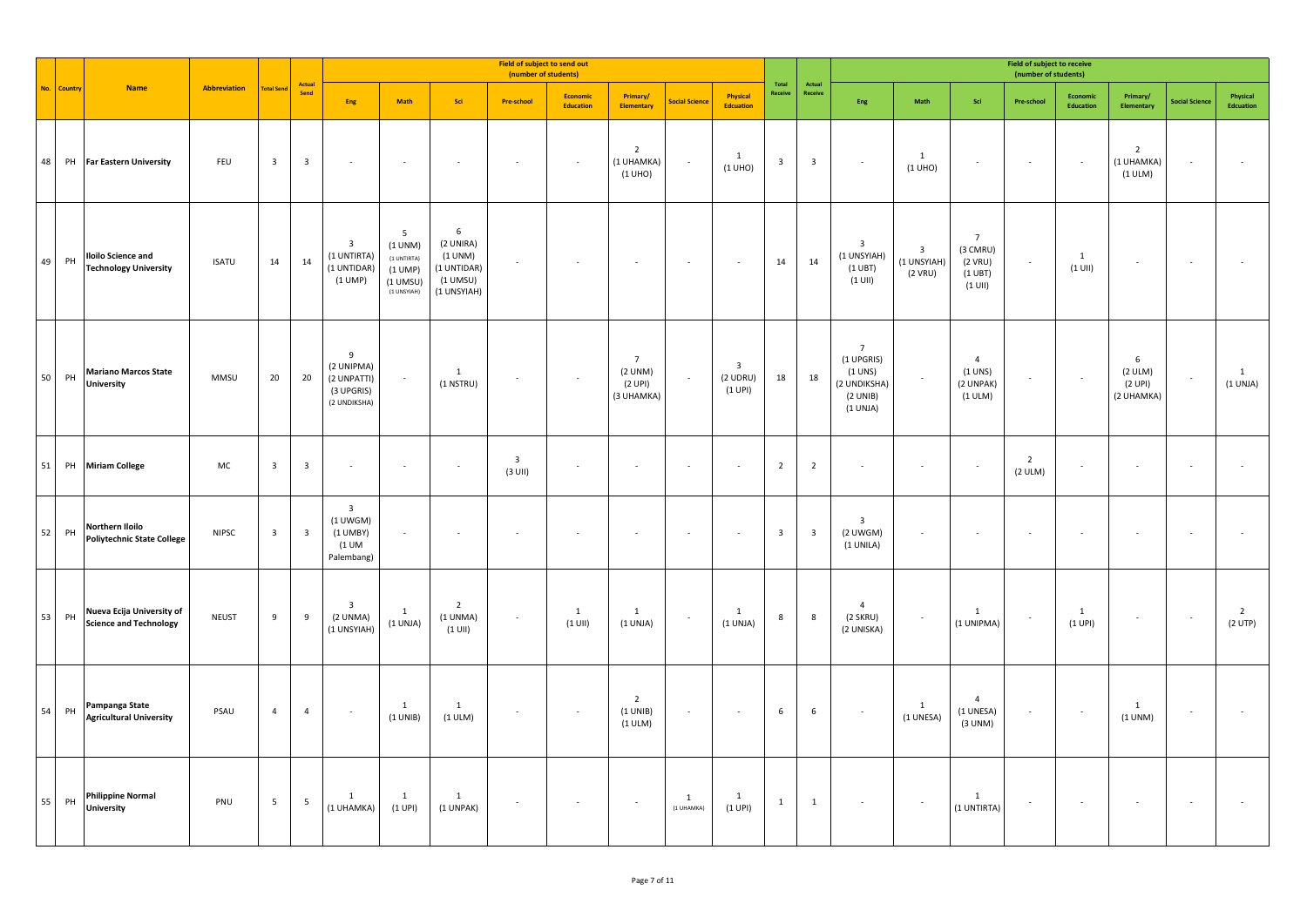|    |             |                                                             |              |                         |                         | Field of subject to send out<br>(number of students) |                                        |                            |                                      |                                                                    |                                                          |                            |                              |                  |                         |                                                          |                                                        |                                                                 | <b>Field of subject to receive</b><br>(number of students)           |                                                       |                                                                 |                                          |                           |
|----|-------------|-------------------------------------------------------------|--------------|-------------------------|-------------------------|------------------------------------------------------|----------------------------------------|----------------------------|--------------------------------------|--------------------------------------------------------------------|----------------------------------------------------------|----------------------------|------------------------------|------------------|-------------------------|----------------------------------------------------------|--------------------------------------------------------|-----------------------------------------------------------------|----------------------------------------------------------------------|-------------------------------------------------------|-----------------------------------------------------------------|------------------------------------------|---------------------------|
|    | No. Country | <b>Name</b>                                                 | Abbreviation | <b>Fotal Send</b>       | Actual<br>Send          | Eng                                                  | Math                                   | Sci                        | <b>Pre-school</b>                    | Economic<br><b>Education</b>                                       | Primary/<br><b>Elementary</b>                            | <b>Social Science</b>      | Physical<br><b>Edcuation</b> | Total<br>Receive | Actual<br>Receive       | Eng                                                      | Math                                                   | Sci                                                             | Pre-school                                                           | Economic<br>Education                                 | Primary/<br>Elementary                                          | <b>Social Science</b>                    | Physical<br>Edcuation     |
| 56 | PH          | <b>Philippine Normal</b><br>University - Mindanao           | PNU Mindanao | $\overline{\mathbf{3}}$ | $\overline{\mathbf{3}}$ | $\mathbf{1}$<br>(1 ULM)                              | $\sim$                                 | 1<br>$(1$ ULM $)$          | $\sim$                               | $\sim$                                                             | $\sim$                                                   | 1<br>(1 ULM)               | $\overline{\phantom{a}}$     | $\mathbf{3}$     | $\overline{\mathbf{3}}$ | $\overline{2}$<br>$(1$ UM<br>Palembang)<br>(1 UNIPA SBY) |                                                        | $\mathbf{1}$<br>(1 UNM)                                         | $\sim$                                                               | $\overline{\phantom{a}}$                              | $\overline{\phantom{a}}$                                        |                                          |                           |
| 57 | PH          | <b>Philippine Normal</b><br><b>University - North Luzon</b> | PNU NL       | $\overline{\mathbf{3}}$ | $\overline{\mathbf{3}}$ | $\overline{2}$<br>(1 UNESA)<br>(1 UNISKA)            | $\sim$                                 | 1<br>(1 UNESA)             | $\overline{\phantom{a}}$             | $\sim$                                                             | $\sim$                                                   | $\overline{\phantom{a}}$   | $\overline{\phantom{a}}$     | $\mathbf{3}$     | $\overline{\mathbf{3}}$ | $\overline{2}$<br>$(2$ NRRU)                             | $\sim$                                                 | $\mathbf{1}$<br>(1 UNJA)                                        | $\sim$                                                               | $\overline{\phantom{a}}$                              | $\sim$                                                          |                                          |                           |
| 58 | PH          | <b>Philippine Normal</b><br><b>University - Visayas</b>     | PNUV         | $\overline{2}$          | $\overline{2}$          | $\mathbf{1}$<br>(1 UPY)                              | $\sim$                                 | $\overline{\phantom{a}}$   | $\overline{\phantom{a}}$             | $\sim$                                                             | 1<br>(1 UPY)                                             | $\sim$                     | $\overline{\phantom{a}}$     | $\mathbf{3}$     | $\overline{\mathbf{3}}$ | $\overline{2}$<br>(2 UWGM)                               | $\mathbf{1}$<br>(1 UPY)                                |                                                                 | $\sim$                                                               |                                                       | $\overline{\phantom{a}}$                                        |                                          |                           |
| 59 |             | PH Roosevelt College Inc                                    | RCI          | $\overline{2}$          | $\overline{2}$          |                                                      | 1<br>(1 UNILA)                         |                            | $\overline{\phantom{a}}$             | $\sim$                                                             | 1<br>(1 UPY)                                             | $\overline{\phantom{a}}$   | $\overline{\phantom{a}}$     | $\overline{2}$   | $\overline{2}$          |                                                          |                                                        |                                                                 | $\sim$                                                               |                                                       | $\overline{2}$<br>(1 UNILA)<br>(1 UPY)                          |                                          |                           |
| 60 |             | PH Saint Louis University                                   | SLU          | $\overline{7}$          | $\overline{7}$          | $\mathbf{1}$<br>(1 UHO)                              | $\mathbf{1}$<br>(UHO)                  | $\overline{1}$<br>(UNJA)   | $\mathbf{1}$<br>(UNJA)               | $\sim$                                                             | 1<br>$(1$ UDRU)                                          | $\mathbf{1}$<br>$(1$ UDRU) | $\overline{1}$<br>$(1$ UDRU) | 6                | $\sqrt{6}$              | 3<br>$(2$ PSRU)<br>$(1$ UDRU)                            | $\sim$                                                 |                                                                 | ٠                                                                    |                                                       | $\sim$                                                          | $\overline{2}$<br>(1 UNESA)<br>(1 UNIRA) | $\mathbf{1}$<br>(1 UNESA) |
|    |             | 61 PH Saint Mary's University                               | SMU          | 8                       | 8                       | $\overline{2}$<br>(2 UWGM)                           | $\overline{2}$<br>(1 UNM)<br>(1 UNESA) |                            |                                      | $\sim$                                                             | $\overline{2}$<br>(1 UNM)<br>(1 UNP)                     | $\mathbf{1}$<br>(1 UNP)    | 1<br>(1 UNESA)               | $\overline{7}$   | $\overline{7}$          | $\overline{2}$<br>(1 UHAMKA)<br>(1 ULM)                  | $\overline{\mathbf{3}}$<br>(2 NSTRU)<br>$(1$ VRU)      |                                                                 | $\overline{\phantom{a}}$                                             |                                                       | $\sim$                                                          | 1<br>(1 UNP)                             | 1<br>(1 UNP)              |
| 62 |             | PH St. Paul University Surigao                              | SPUS         | $6\overline{6}$         | $\,$ 6 $\,$             | $\overline{2}$<br>(2 UNP)                            | $\sim$                                 | $\overline{2}$<br>(2 UNJA) | $\sim$                               | $\sim$                                                             | $\sim$                                                   | $\sim$                     | $\overline{2}$<br>(2 UNP)    | $\overline{7}$   | $\overline{7}$          | $\overline{\phantom{a}}$                                 | $\sim$                                                 | $\overline{4}$<br>(2 UNMA)<br>(2 VRU)                           | $\sim$                                                               | $\sim$                                                | $\overline{\mathbf{3}}$<br>(1 UHAMKA)<br>(2 UNP)                |                                          |                           |
| 63 | PH          | <b>Tarlac Agricultural</b><br><b>University</b>             | TAU          | 19                      | 19                      | $\sim$                                               | $\overline{1}$<br>$(1$ VRU)            | $\sim$                     | $\overline{2}$<br>(1 ULM)<br>(1 UNM) | 11<br>(1 UPI)<br>(1 ULM)<br>$(1$ UII)<br>(2 UNESA)<br>(6 UNDIKSHA) | 5<br>(1 UPI)<br>(1 UAD)<br>(1 ULM)<br>(1 UNM)<br>(1 UNP) | $\sim$                     | $\sim$                       | 24               | 24                      | $\overline{\phantom{a}}$                                 | 5<br>$(2$ VRU)<br>(1 UNP)<br>(1 UNJA)<br>(1 UNIPA SBY) | $5\phantom{.0}$<br>(1 UNP)<br>(1 UNJA)<br>(1 UNIPMA)<br>(2 UPI) | $\overline{4}$<br>(1 UHAMKA)<br>(1 UPI)<br>$(1$ ULM $)$<br>$(1$ UNS) | $\overline{4}$<br>$(1$ UII)<br>(1 UNESA)<br>(2 UNIRA) | $5\phantom{.0}$<br>(1 UNESA)<br>(1 UPI)<br>(2 ULM)<br>(1 UNRAM) | $\overline{\phantom{a}}$                 |                           |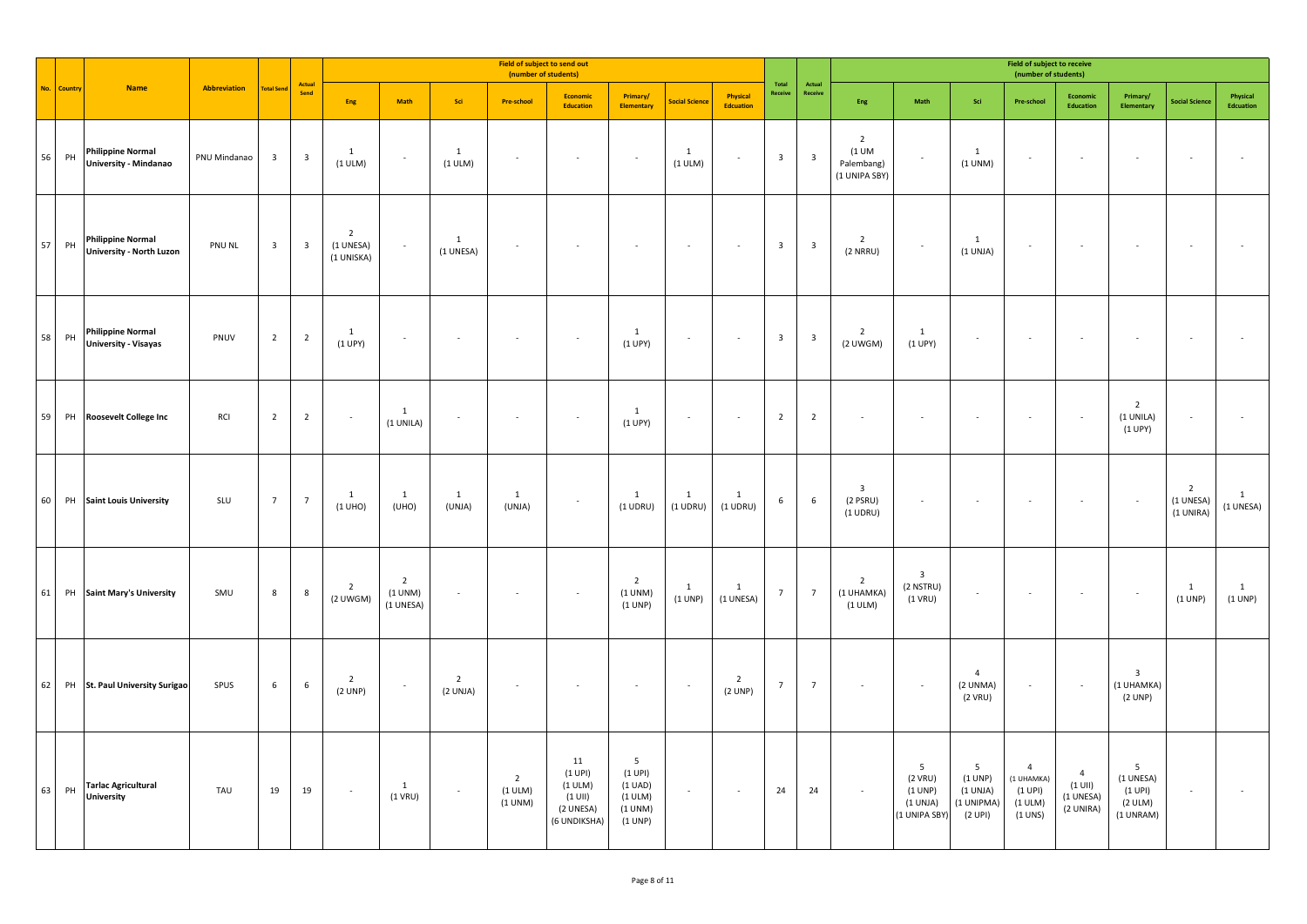|        |             |                                                      |                  |                         |                         |                                                                                    |                                    |                           | Field of subject to send out<br>(number of students) |                       |                                               |                             |                              |                         |                         |                                                                    |                                         |                                          | <b>Field of subject to receive</b><br>(number of students) |                              |                            |                                         |                           |
|--------|-------------|------------------------------------------------------|------------------|-------------------------|-------------------------|------------------------------------------------------------------------------------|------------------------------------|---------------------------|------------------------------------------------------|-----------------------|-----------------------------------------------|-----------------------------|------------------------------|-------------------------|-------------------------|--------------------------------------------------------------------|-----------------------------------------|------------------------------------------|------------------------------------------------------------|------------------------------|----------------------------|-----------------------------------------|---------------------------|
|        | No. Country | <b>Name</b>                                          | Abbreviation     | <b>Total Send</b>       | Actual<br>Send          | Eng                                                                                | Math                               | Sci                       | <b>Pre-school</b>                                    | Economic<br>Education | Primary/<br>Elementary                        | <b>Social Science</b>       | Physical<br><b>Edcuation</b> | Total<br>Receive        | Actual<br>Receive       | Eng                                                                | Math                                    | Sci                                      | Pre-school                                                 | <b>Economic</b><br>Education | Primary/<br>Elementary     | <b>Social Science</b>                   | Physical<br>Edcuation     |
| 64     | PH          | <b>Technological Institute of</b><br>the Philippines | TIP              | $\overline{\mathbf{3}}$ | $\overline{\mathbf{3}}$ | $\sim$                                                                             | $\sim$                             | $\overline{2}$<br>(2 UNS) | $\overline{\phantom{a}}$                             | $\sim$                | $\mathbf{1}$<br>(1 UNS)                       | $\sim$                      | $\sim$                       | $\overline{\mathbf{3}}$ | $\overline{\mathbf{3}}$ | $\sim$                                                             | $\sim$                                  | $\overline{2}$<br>(2 UNS)                | $\overline{\phantom{a}}$                                   | $\sim$                       | 1<br>$(1$ UNS)             | $\mathcal{L}_{\mathcal{A}}$             |                           |
| 65     |             | PH Universidad de Sta. Isabel                        | USI              | $5\overline{5}$         | $5\phantom{.0}$         | $\overline{2}$<br>(2 VRU)                                                          | $\epsilon$                         | $\mathbf{1}$<br>$(1$ VRU) |                                                      |                       | $\mathbf{1}$<br>(1 UPI)                       |                             | 1<br>(1 UPI)                 | 5                       | $\overline{5}$          | $\overline{2}$<br>(1 UNP)<br>(1 UNMA)                              | $\overline{\phantom{a}}$                | $\overline{3}$<br>(2 VRU)<br>(1 UNM)     | $\overline{\phantom{a}}$                                   |                              |                            |                                         |                           |
| 66     |             | PH University of Mindanao                            | <b>UMINDANAO</b> | $5\overline{5}$         | $5\phantom{.0}$         | $\mathbf{1}$<br>$(1$ UM<br>Palembang)                                              | $\overline{1}$<br>(1 UNIPA<br>SBY) | 1<br>(1 UNIPA SBY)        | $\mathbf{1}$<br>(1 UNILA)                            | $\sim$                | $\sim$                                        | $\overline{1}$<br>$(1$ UNS) | $\sim$                       | $\overline{4}$          | $\overline{4}$          | $\mathbf{1}$<br>(1 UNIPA SBY)                                      | $\mathbf{1}$<br>(1 UNIPA SBY) (1 UNRAM) | $\mathbf{1}$                             | $\mathbf{1}$<br>(1 UNILA)                                  | $\sim$                       | $\sim$                     | $\overline{\phantom{a}}$                |                           |
| $67\,$ | PH          | <b>University of Saint</b><br>Anthony                | <b>USANT</b>     | 8                       | 8                       | $\overline{2}$<br>$(2 \text{ CRRU})$                                               | $\sim$                             | $\overline{2}$<br>(2 VRU) | $\overline{2}$<br>(2 UNDIKSHA)                       |                       | $\overline{2}$<br>(1 UNIPA SBY)<br>(1 UHAMKA) | $\sim$                      | $\sim$                       | 8                       | 8                       | $\overline{2}$<br>(1 UNIPA SBY)<br>$(1$ UII)                       | $\mathbf{1}$<br>(1 UNIPA SBY)           | $\overline{4}$<br>(3 VRU)<br>$(1$ UII)   | $\sim$                                                     | $\sim$                       | $\mathbf{1}$<br>(1 UHAMKA) | $\overline{\phantom{a}}$                |                           |
| 68     |             | PH University of San Carlos                          | <b>USC</b>       | $\overline{4}$          | $\overline{4}$          | $\overline{\mathbf{3}}$<br>$(1$ VRU)<br>(2 UNP)                                    | $\sim$                             | 1<br>$(1$ VRU)            | $\sim$                                               |                       | $\bar{a}$                                     |                             |                              | $\overline{4}$          | $\overline{4}$          | $\overline{2}$<br>(1 UNIB)<br>(1 UPI)                              | $\overline{\phantom{a}}$                |                                          | $\overline{\phantom{a}}$                                   | $\sim$                       | $\mathbf{1}$<br>(1 UNIB)   | $\sim$                                  | $\mathbf{1}$<br>$(1$ UPI) |
| 69     | PH          | <b>University of San Jose -</b><br><b>Recoletos</b>  | USJ-R            | 11                      | 11                      | $6\phantom{1}$<br>$(2$ NRRU)<br>(1 UNTAD)<br>$(1$ UMBY)<br>$(1$ CRRU)<br>$(1$ VRU) | 1<br>(1 UNTAD)                     | $\sim$                    | $\overline{2}$<br>(1 UNP)<br>(1 UNISKA)              | $\sim$                | $\mathbf{1}$<br>(1 UNP)                       | $\sim$                      | 1<br>(1 UNP)                 | $\boldsymbol{8}$        | $\bf 8$                 | $\overline{4}$<br>(1 UHAMKA)<br>$(1$ UMSU)<br>(1 UHO)<br>$(1$ UMK) | $\overline{2}$<br>$(1$ UMSU)<br>(1 UHO) | $\sim$                                   | 1<br>(1 UHAMKA)                                            | $\overline{\phantom{a}}$     | $\sim$                     | $\sim$                                  | $\mathbf{1}$<br>(1 UNP)   |
| 70     |             | PH University of Santo Tomas                         | UST              | $7\overline{ }$         | $\overline{7}$          | $\overline{\mathbf{3}}$<br>(2 UNDIKSHA)<br>(1 UNPAK)                               | $\sim$                             | $\sim$                    | $\sim$                                               | $\sim$                | $\overline{4}$<br>(2 UNIB)<br>(2 ULM)         | $\sim$                      | $\sim$                       | 10                      | 10                      | $\overline{4}$<br>(1 UNESA)<br>(1 UNTAD)<br>(2 UNMA)               | 1<br>(1 UNP)                            | $\overline{2}$<br>(1 UNESA)<br>(1 UNTAD) | <sup>1</sup><br>(1 ULM)                                    | $\sim$                       | $\sim$                     | $\overline{2}$<br>(1 ULM)<br>(1 UNISKA) |                           |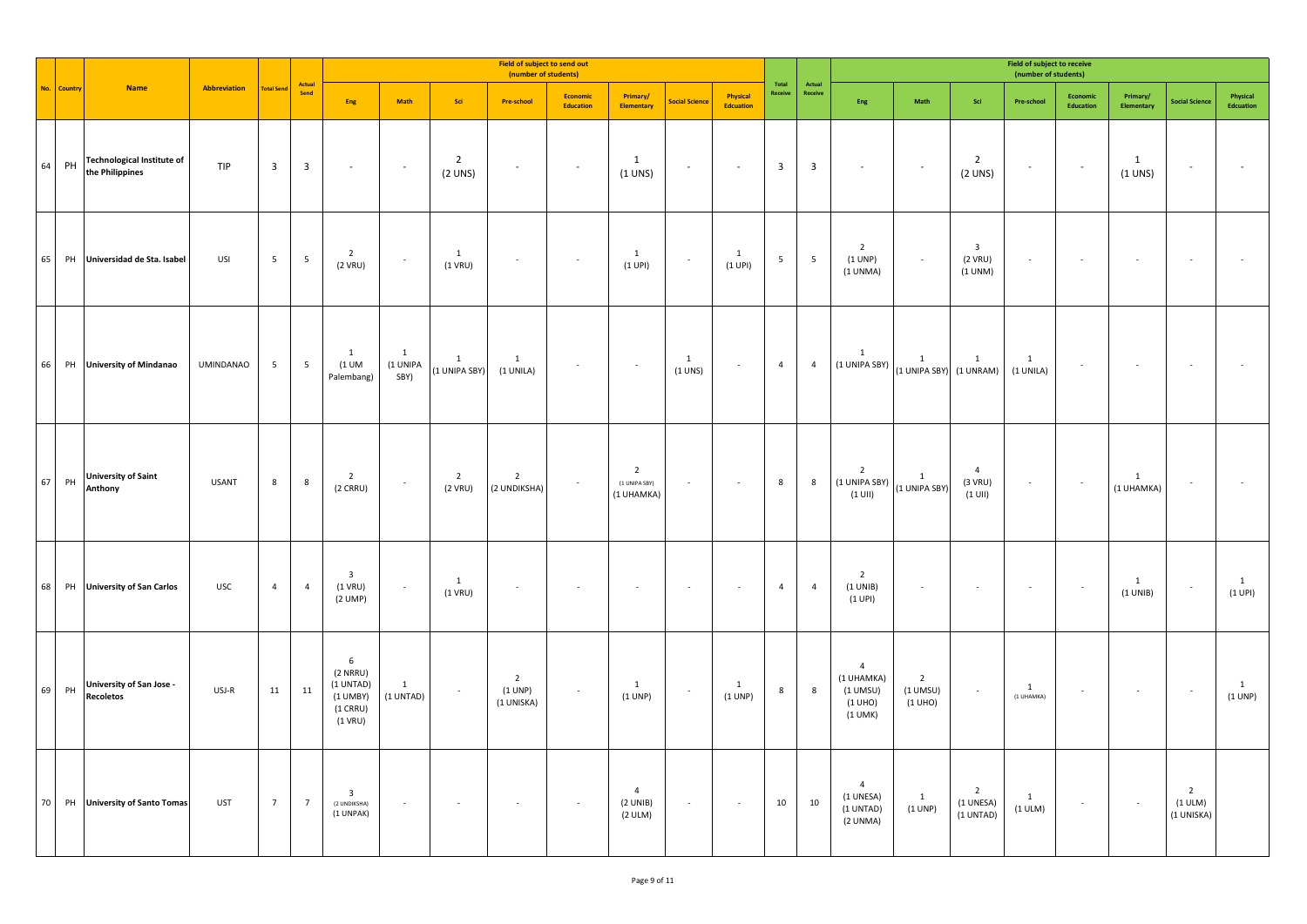|      |         |                                                   |              |                         |                         |                                                     |                                      |                                                                  | Field of subject to send out<br>(number of students) |                       |                                          |                           |                              |                         |                         |                                                                                                            |                               |                                                                 | Field of subject to receive<br>(number of students) |                          |                              |                           |                         |
|------|---------|---------------------------------------------------|--------------|-------------------------|-------------------------|-----------------------------------------------------|--------------------------------------|------------------------------------------------------------------|------------------------------------------------------|-----------------------|------------------------------------------|---------------------------|------------------------------|-------------------------|-------------------------|------------------------------------------------------------------------------------------------------------|-------------------------------|-----------------------------------------------------------------|-----------------------------------------------------|--------------------------|------------------------------|---------------------------|-------------------------|
| No.  | Country | <b>Name</b>                                       | Abbreviation | <b>Total Send</b>       | Actual<br>Send          | Eng                                                 | Math                                 | Sci                                                              | <b>Pre-school</b>                                    | Economic<br>Education | Primary/<br><b>Elementary</b>            | <b>Social Science</b>     | Physical<br><b>Edcuation</b> | Total<br>Receive        | Actual<br>Receive       | Eng                                                                                                        | Math                          | Sci                                                             | Pre-school                                          | Economic<br>Education    | Primary/<br>Elementary       | <b>Social Science</b>     | Physical<br>Edcuation   |
| 71   | PH      | University of the<br><b>Immaculate Conception</b> | UIC          | $\overline{4}$          | $\overline{4}$          | 1<br>$(1$ VRU)                                      | $\sim$                               | $\overline{2}$<br>(1 ULM)<br>(1VRU)                              | $\sim$                                               | $\sim$                | 1<br>(1 ULM)                             | $\sim$                    | $\sim$                       | $\overline{4}$          | $\overline{4}$          | $\overline{2}$<br>$(1$ UWGM)<br>(1 UNTAD)                                                                  | 1<br>$(1$ SRU)                |                                                                 | $\epsilon$                                          |                          | $\overline{\phantom{a}}$     | $\sim$                    | $\mathbf{1}$<br>(1 UPI) |
| 72   | PH      | <b>West Visayas State</b><br>University           | <b>WVSU</b>  | $\overline{4}$          | $\overline{4}$          |                                                     | $\epsilon$                           |                                                                  |                                                      |                       | $\overline{4}$<br>$(2$ UDRU)<br>(2 CMRU) |                           |                              | $\overline{\mathbf{3}}$ | $\overline{\mathbf{3}}$ | $\overline{2}$<br>$(1$ UWGM)<br>$(1$ UMP)                                                                  |                               |                                                                 | $\overline{\phantom{a}}$                            | $\mathcal{L}$            | $\mathbf{1}$<br>(1 UPI)      | $\overline{\phantom{a}}$  |                         |
| 73   | TH      | Chiang Mai Rajabhat<br><b>University</b>          | CMRU         | $\overline{\mathbf{3}}$ | $\overline{\mathbf{3}}$ | $\overline{\phantom{a}}$                            | $\sim$                               | $\overline{\mathbf{3}}$<br>$(3$ ISATU)                           |                                                      |                       | $\overline{\phantom{a}}$                 |                           |                              | $\overline{\mathbf{3}}$ | $\overline{\mathbf{3}}$ |                                                                                                            |                               | $\overline{\phantom{a}}$                                        | 1<br>(1 UHO)                                        | $\overline{\phantom{a}}$ | $\overline{2}$<br>$(2$ WVSU) | $\overline{\phantom{a}}$  |                         |
| 74   | TH      | Chiang Rai Rajabhat<br><b>University</b>          | CRRU         | 12                      | 12                      | $\overline{5}$<br>(2 UNPATTI)<br>(2 UNP)<br>(1 UMP) | $\sim$                               | $\overline{7}$<br>(2 UPI)<br>(1 UNTAD)<br>(2 UNISKA)<br>(2 CVSU) | $\sim$                                               |                       | $\sim$                                   |                           | $\sim$                       | 15                      | 15                      | 8<br>$(1$ USJ-R)<br>(2 USANT)<br>$(1 \text{ UAD})$<br>(1 UNIB)<br>$(1$ UPI)<br>(1 UNPATTI)<br>(1 UNDIKSHA) | $\overline{\phantom{a}}$      | $\overline{4}$<br>(1 UAD)<br>(1 UNIB)<br>(1 UPI)<br>(1 UNPATTI) | $\overline{2}$<br>(1 UNJA)<br>(1 UNDIKSHA)          | $\overline{\phantom{a}}$ | $\sim$                       | $\mathbf{1}$<br>(1 UNTAD) |                         |
| 75   |         | TH Khon Kaen University                           | KKU          | $5\overline{5}$         | $5\overline{5}$         | 1<br>(1 UNJA)                                       | $\overline{2}$<br>(2 ULM)            | $\mathbf{1}$<br>(1 A SU)                                         | $\sim$                                               |                       | $\sim$                                   | $\mathbf{1}$<br>$(1$ ASU) | $\sim$                       | $\overline{4}$          | $\overline{4}$          | $\overline{2}$<br>(1 A SU)<br>(1 B SU)                                                                     | $\mathbf{1}$<br>(1 A SU)      | $\mathbf{1}$<br>(1 A SU)                                        | $\overline{\phantom{a}}$                            | $\epsilon$               | $\sim$                       | $\overline{\phantom{a}}$  |                         |
| $76$ | TH      | <b>Lampang Rajabhat</b><br><b>University</b>      | LPRU         | $\overline{4}$          | $\overline{4}$          | $\overline{2}$<br>(2 Bicol-U)                       | $\overline{1}$<br>$(1$ UPI)          | $\mathbf{1}$<br>(1 UPI)                                          |                                                      |                       | $\sim$                                   |                           |                              | $\overline{2}$          | $\overline{2}$          | $\mathbf{1}$<br>(1 ULM)                                                                                    | $\mathbf{1}$<br>(1 ULM)       |                                                                 | $\overline{\phantom{a}}$                            |                          |                              |                           |                         |
| 77   | TH      | Nakhon Pathom Rajabhat<br><b>University</b>       | <b>NPRU</b>  | $\overline{\mathbf{3}}$ | $\overline{\mathbf{3}}$ | $\sim$                                              | $\overline{\mathbf{3}}$<br>(3 CAPSU) | $\sim$                                                           |                                                      |                       | ×.                                       |                           |                              | $\overline{2}$          | $\overline{2}$          | $\sim$                                                                                                     | $\overline{2}$<br>(2 UNPATTI) |                                                                 | ÷.                                                  |                          |                              |                           |                         |
| 78   | TH      | Nakhon Ratchasima<br><b>Rajabhat University</b>   | <b>NRRU</b>  | $\overline{4}$          | $\overline{4}$          | $\overline{\mathbf{3}}$<br>$(1$ UMSU)<br>(2 PNU NL) | $\sim$                               | $\sim$                                                           | ×                                                    |                       | $\overline{\phantom{a}}$                 | $\sim$                    | $\sim$                       | $\overline{4}$          | $\overline{4}$          | $\overline{4}$<br>$(2$ USJ-R)<br>(1 UNPAK)<br>(1 UNIRA)                                                    | $\overline{\phantom{a}}$      |                                                                 | $\epsilon$                                          | $\sim$                   | $\sim$                       | $\sim$                    |                         |